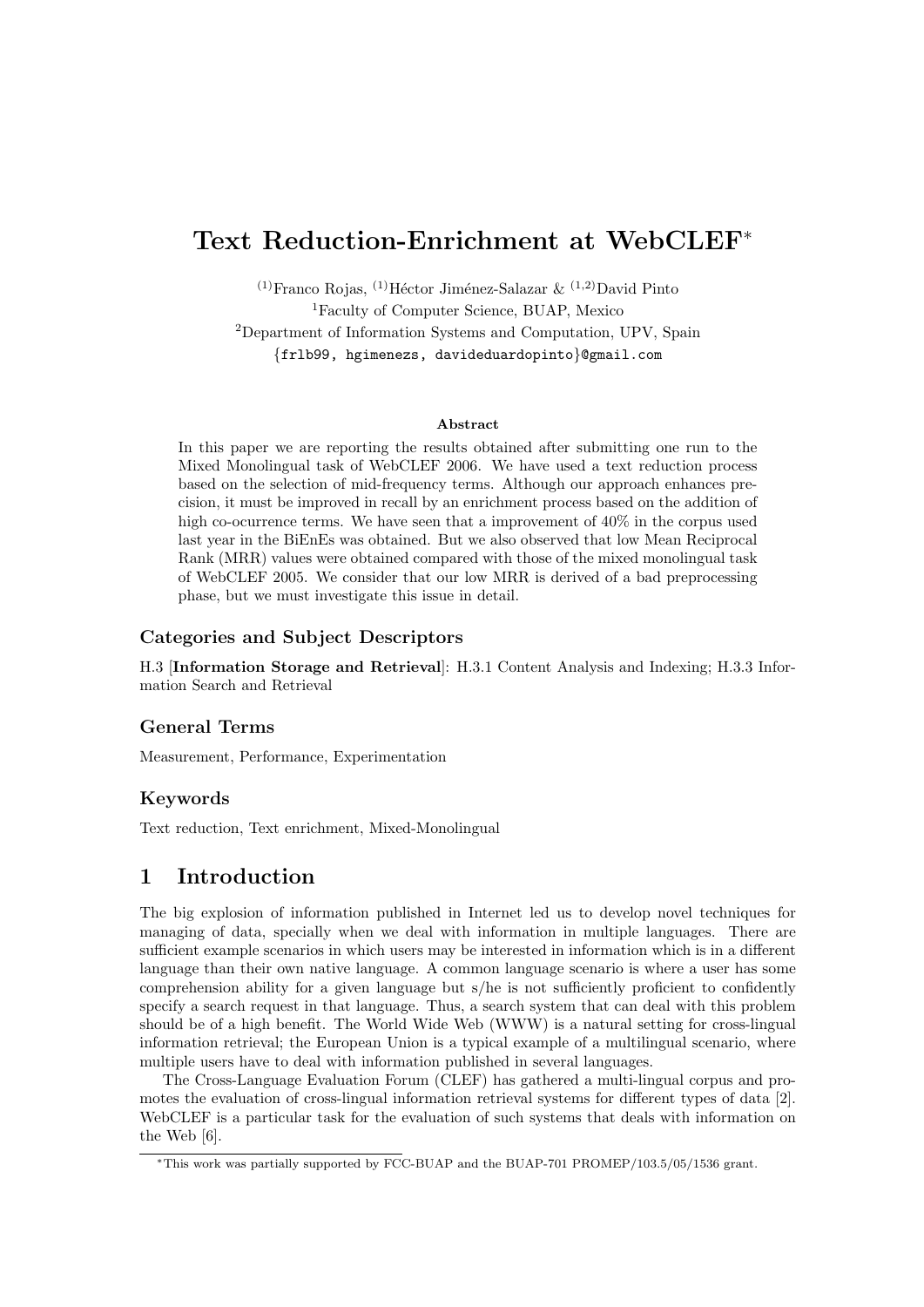Nowadays, WebCLEF have defined one task for the evaluation of search engines: the Mixed Monolingual. Thus, in this paper we are reporting the results obtained after the submission of one run to this task.

We have used a text reduction and enrichment process and, therefore, we organized this document in three sections. The next section describes the components of our search engine. In Section 3.3 the evaluation results are presented, and finally a discussion of findings are given.

# 2 Description of the search engine

We used a boolean model with Jaccard similarity formula for our system. Our goal was to determine the behaviour of document indexing reduction in an information retrieval environment. In order to reduce the terms from every document treated, we applied a technique named Transition Point, which is described as follows.

## 2.1 The Transition Point Technique

The Transition Point (TP) is a frequency value that splits the vocabulary of a text into two sets of terms (low and high frequency). This technique is based on the Zipf Law of Word Ocurrences [9] and also on the refined studies of Booth [1], as well as of Urbizag´astegui [8]. These studies are meant to demonstrate that mid-frequency terms are closely related to the conceptual content of a document. Therefore, it is possible to form the hypothesis that terms closer to TP can be used as document. I herefore, it is possible to form the hypothesis that terms closer to  $1r$  can be used as indexes of a document. A typical formula used to obtain this value is:  $TP = (\sqrt{8 * I_1 + 1} - 1)/2$ , where  $I_1$  represents the number of words with frequency equal to 1; see [4] [8].

Alternatively, TP can be localized by identifying the lowest frequency (from the highest frequencies) that it is not repeated in each document; this characteristic comes from the properties of the Booth's law of low frequency words [1]. In our experiments we have used this approach.

Let us consider a frequency-sorted vocabulary of a document; i.e.,  $V_{TP} = [(t_1, f_1), ..., (t_n, f_n)]$ with  $f_i \ge f_{i+1}$ , then  $TP = f_{i-1}$ , iif  $f_i = f_{i+1}$ . The most important words are those that obtain the closest frequency values to TP, i.e.,

$$
TP_{SET} = \{t_i | (t_i, f_i) \in V_{TP}, U_1 \le f_i \le U_2\},\tag{1}
$$

where  $U_1$  is a lower threshold obtained by a given neighbourhood percentage of TP (NTP), thus,  $U_1 = (1 - NTP) * TP$ .  $U_2$  is the upper threshold and it is calculated in a similar way  $(U_2 =$  $(1 + NTP) * TP$ ). Either in WebCLEF-2005 and in the current competition, we have used  $NTP = 0.4$ , considering that the TP technique is language independent.

## 2.2 Term Enrichment

Certainly TP reduction may increase precision, but furthermore it decreases recall. Due to this fact, we enriched the selected terms by obtaining new terms, those with similar characteristics to the initial ones. Specifically, given a text T, with selected terms  $TP_{SET}$ , y is a new term if it co-occurs with some  $x \in TP_{SET}$ , i.e.,

$$
TP'_{SET} = TP_{SET} \cup \{y|x \in TP_{SET} \land (fr(xy) > 1 \lor fr(yx) > 1)\}.
$$
\n(2)

Considering the text length, we only selected a window of size 1 around each term of S, and a minimum frequency of two for each bigram was required as condition to include new terms.

## 2.3 Information Retrieval Model

Our information retrieval is based on the Boolean Model and, in order to rank documents retrieved, we used the Jaccard's similarity function applied to both, the query and every document of the corpus used. Previously, each document was preprocessed and its index terms were selected (the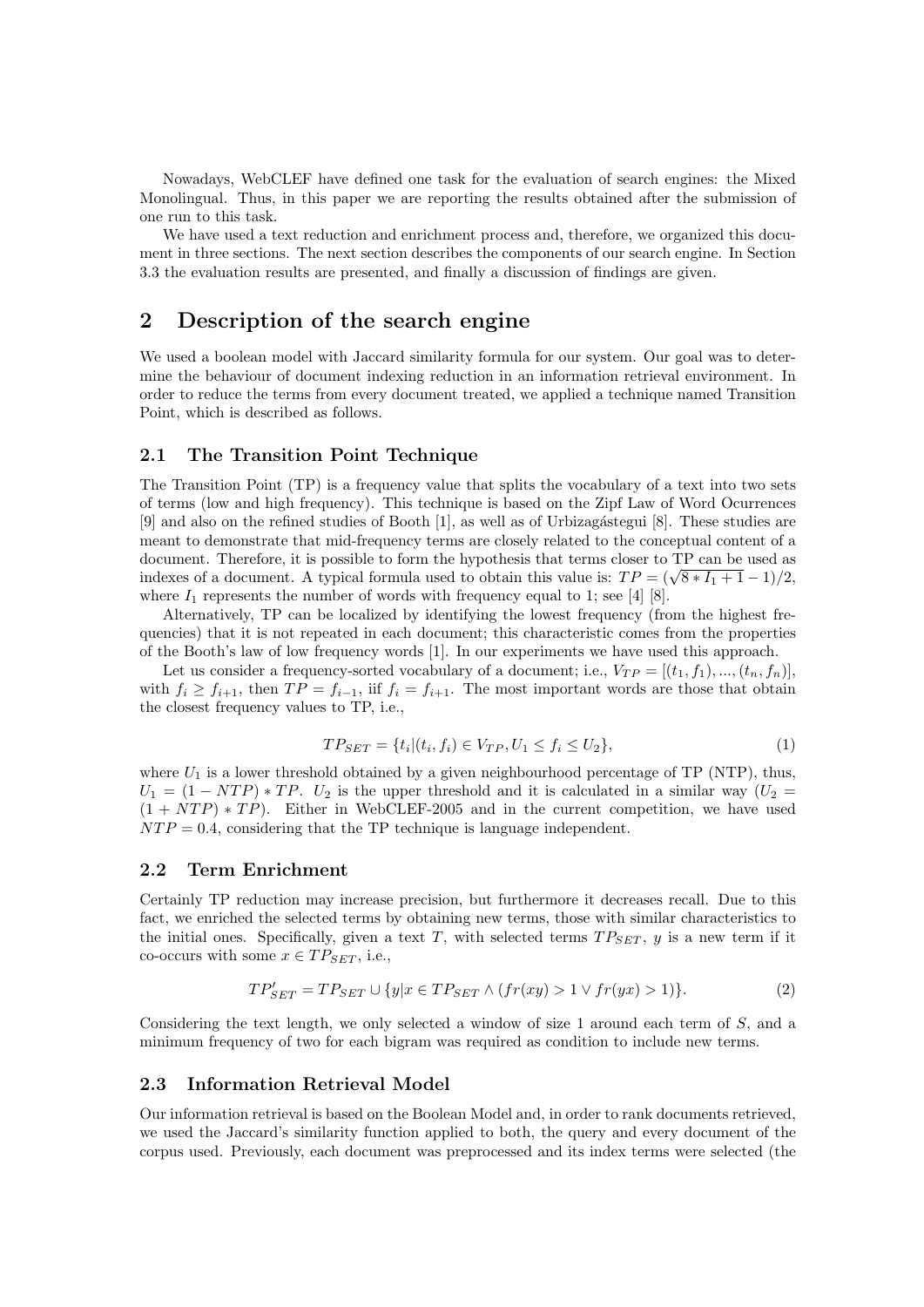preprocessing phase is described in section 3.1). As we will see in Section 3.3 we represent each text using the selection given by equation 1, additionally, after reduction, we carried out an enrichment process based on the identification of related terms to those selected, Eq. 2.

# 3 Evaluation

## 3.1 Corpus

We used the EuroGOV corpus provided by the WebCLEF forum which is better described in [5], but we indexed only 20 domains: DE, AT, BE, DK, SI, ES, EE, IE, IT, SK, LU, MT, NL, LV, PT, FR, CY, GR, HU, and UK (we did not indexed the following domains: EU, RU, FI, PL, SE, CZ, LT). Due to this fact, only 1470 from 1939 topics were evaluated, which is approximately a 75,81% of the total of topics. Although we presented in Section 3.3 the MRR over 1939 topics, 469 topics related with the not indexed domains were not evaluated.

The preprocessing phase of the EuroGOV corpus was carried out by writing two scripts for obtaining the terms to be indexed from each document. The first script uses regular expressions for excluding all the information which is enclosed by the characters  $\langle$  and  $\rangle$ . Although this script obtains very good results, it is very slow and therefore we decided to used it only with three domains of the EuroGOV collection, namely Spanish (ES), French (FR), and German (DE).

On the other hand, we wrote a script based in the html syntax for obtaining all the terms considered interesting for indexing, i.e., those different than script codes (javascript, vbscript, style cascade sheet, etc), html codes, etc. This script speeded up our indexing process but it did not took into account that some web pages are incorrectly written and, therefore, we missed important information from those documents.

For every page compiled in the EuroGOV corpus, we also determine its language by using TexCat [7], a language identification program widely used. We construct our evaluation corpus with those documents identified as a language of the above list.

Another preprocessing problem consisted in the charset codification, which leads to a even more difficult analysis. Although the EuroGOV corpus is given in UTF-8, the documents that made up this corpus does not neccesarily keep this charset. We have seen that for some domains, the charset codification is given in the html metadata tag, but also we found that this codification could be wrong, perhaps because it was filled without the supervision of the creator of that page, who may be does not know anything, and evenmore does not matter about charsets codifications. We consider it as the most difficult problem in the preprocessing process.

Finally, we eliminated stopwords for each language (except for Greek language) and punctuation symbols. The same process was applied to the queries.

For the evaluation of this corpus, a set of queries was provided by WebCLEF-2006.

#### 3.2 Indexing reduction

After our first participation in WebCLEF [3], we carried out more experiments using only those documents in Spanish language from the EuroGOV corpus. We observed that a value of  $NTP =$ 0.4 using the reduction process shown in the Equation 1 was adequated. Therefore, in this test we carried out one run with that value. Moreover, this run took the evaluation corpus composed by the reduction of every text, using TP technique with a neighbourhood of 40% around TP, an enriched this set of terms using related terms as described by Equation 2.

Table 1 shows the size of every evaluation corpus used; the vocabulary composed by representation of all texts,  $|TP'_{SET}|$ , as well as the percentage of reduction obtained by each one with respect to the original text. As we can see, the TP technique obtained a percentage of reduction lower than 5%, which also implies a reduction in time for the indexing process in a search engine.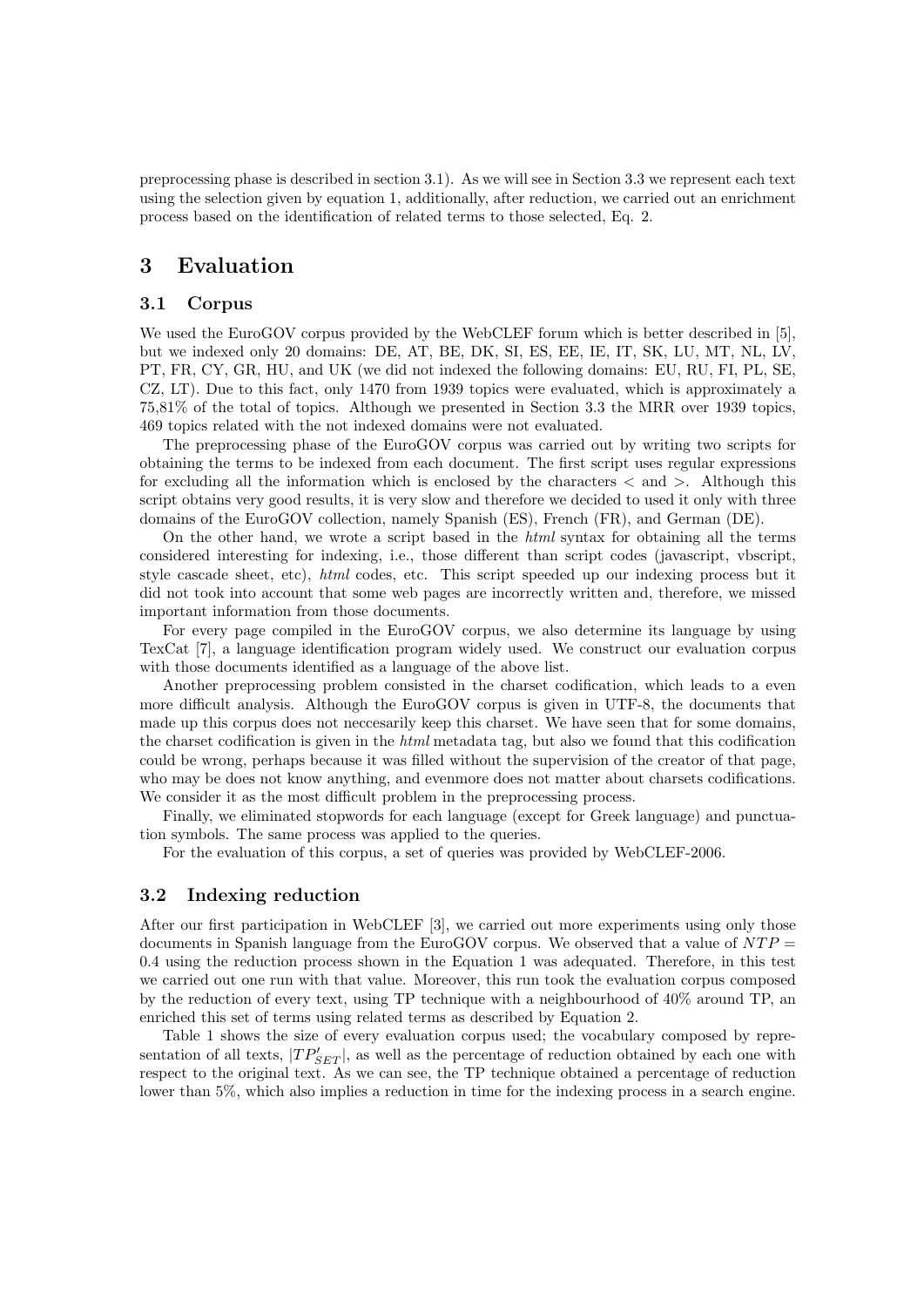| Domain         | DE      | AТ    | ВE     | DК     | SI    | ES     | ЕE     | ΙE    |        | SК     |
|----------------|---------|-------|--------|--------|-------|--------|--------|-------|--------|--------|
| Size (KB)      | 2,588   | 2.317 | 6.796  | 1.189  | 6.729 | 16.271 | 4,838  | 2,632 | 11.913 | 14.668 |
| % of Reduction | 4.7     | 2.8   | 2.0    | 2.1    | 2.9   | 1.5    | 2.8    | 4.0   | 1.6    | 2.5    |
| Domain         | LU      | MТ    | NL     | LV     | PТ    | FR.    | CY     | GR.   | HU     | UK     |
| Size (KB)      | 3.212   | 4.817 | 20,324 | 21,213 | 9.134 | 22,083 | 18.814 | 340   | 10.440 | 14.239 |
| % of Reduction | $0.8\,$ | 4.3   | 2.3    | 2.2    | 2.4   | 4.2    | 3.5    | 2.6   |        | 3.9    |

Table 1: Vocabulary size and percentage of reduction.

# 3.3 Results

Table 2 shows the results for the run submitted. The first and second column indicates the number of topics evaluated and the test type. The last column shows the Mean Reciprocal Rank (MRR) obtained for each test. Additionally, the average success at different number of documents retrieved is shown; for instance, the second column indicates the average success of our search engine at the first answer.

Table 2: Evaluation results

|                   |                       |        |        | Average Success at |        |        |                      |
|-------------------|-----------------------|--------|--------|--------------------|--------|--------|----------------------|
| $\#\text{Topies}$ | $\operatorname{Test}$ |        | 5      | 10                 | 20     | 50     | Mean Reciprocal Rank |
| 1939              | All                   | 0.0093 | 0.0217 | 0.0294             | 0.0371 | 0.0464 | 0.0157               |
| 1620              | Auto                  | 0.0025 | 0.0049 | 0.0086             | 0.0117 | 0.0160 | 0.0040               |
| 319               | Man                   | 0.0439 | 0.1066 | 0.1348             | 0.1661 | 0.2006 | 0.0750               |
| 810               | A. bi.                | 0.0037 | 0.0062 | 0.0099             | 0.0123 | 0.0148 | 0.0049               |
| 124               | M. new                | 0.0323 | 0.0968 | 0.1129             | 0.1613 | 0.2339 | 0.0657               |
| 810               | A. uni.               | 0.0012 | 0.0037 | 0.0074             | 0.0111 | 0.0173 | 0.0031               |
| 195               | M. old                | 0.0513 | 0.1128 | 0.1487             | 0.1692 | 0.1795 | 0.0810               |

# 4 Conclusions

We have used an index reduction method for our search engine that includes an enrichment step. Our proposal is based on the transition point technique which allows to obtain mid-frequency terms from every document to be indexed. Our method is linear in computational time and, therefore, it can be used in a wide spectrum of practical tasks.

After submitting our run we observed enhancement if we compare the results obtained with those of the BiEnEs task in WebCLEF 2005. By using the enrichment, more than 40% on MRR was achieved. However, using the Vector Space Model similar results to boolean model were obtained.

The TP technique has shown an effective use on diverse areas of NLP, and its best features for NLP, are mainly two: a high content of semantic information and the sparseness that can be obtained on vectors for document representation on models based on the vector space model. On the other hand, its language independence allows to use this technique in multilingual environments.

# References

[1] A. Booth: A Law of Ocurrences for Words of Low Frequency, Information and control, 1967.

[2] CLEF 2005: Cross-Language Evaluation Forum, http://www.clef-campaign.org/, 2005.